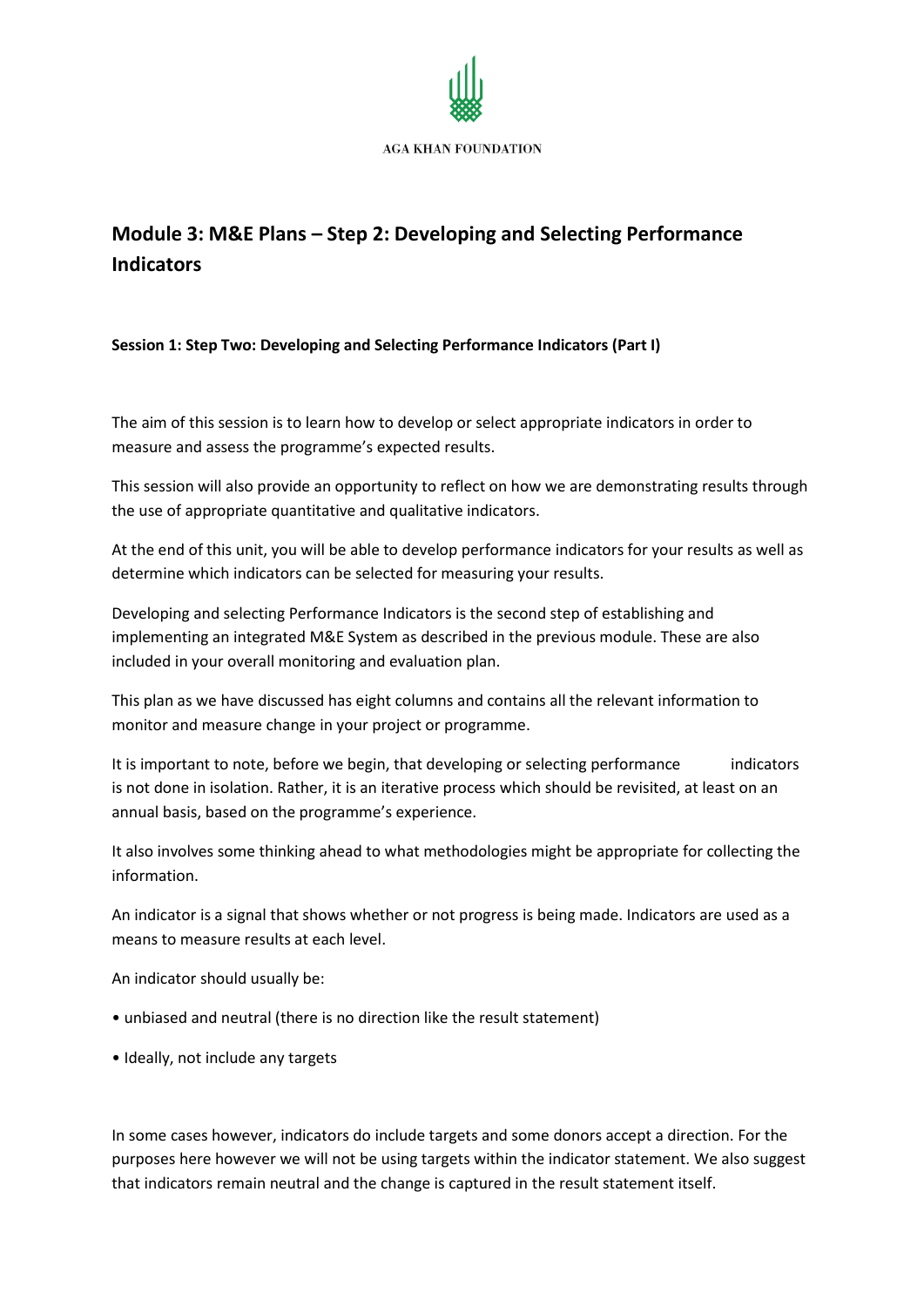

When developing or selecting an indicator, we ask the questions:

"What does the result mean?"

"How do I know that the change has happened?"

Indicators are selected for each result statement in the results framework.

For each results, we need to ask, "which indicator would be best to measure and demonstrate the result has happened?"

So, how many indicators should we select for each result?

The answer is the number which is required to adequately demonstrate the result.

As we go up the results chain, typically we add more indicators

At output level, one indicator can be sufficient

Overall, it is a balance between what we "need" to know and what we "want" to know. Having too many indicators however, will increase the monitoring burden.

There are two types of indicators – those at the outcome level and those at the output level.

Outcome indicators measures the change (or the result statement)

They often use the unit of percentage, average or median and not number.

Indicators at the higher level outcome are also for the targeted population, not the broader population

Output indicators on the other hand are those that you can plan for in your budget

They do not measure any change. Instead, they demonstrate that a process has been completed

Indicators at this level often use the unit of number as we are simply demonstrating that a process has been completed.

For example,

At the outcome level we may want to measure a change in food security. We may select the indicator: percentage of households that are food secure.

At the output level we may want to see how many people are trained in a particular topic. We would then select an indicator such as: number of men and women trained in establishing a home garden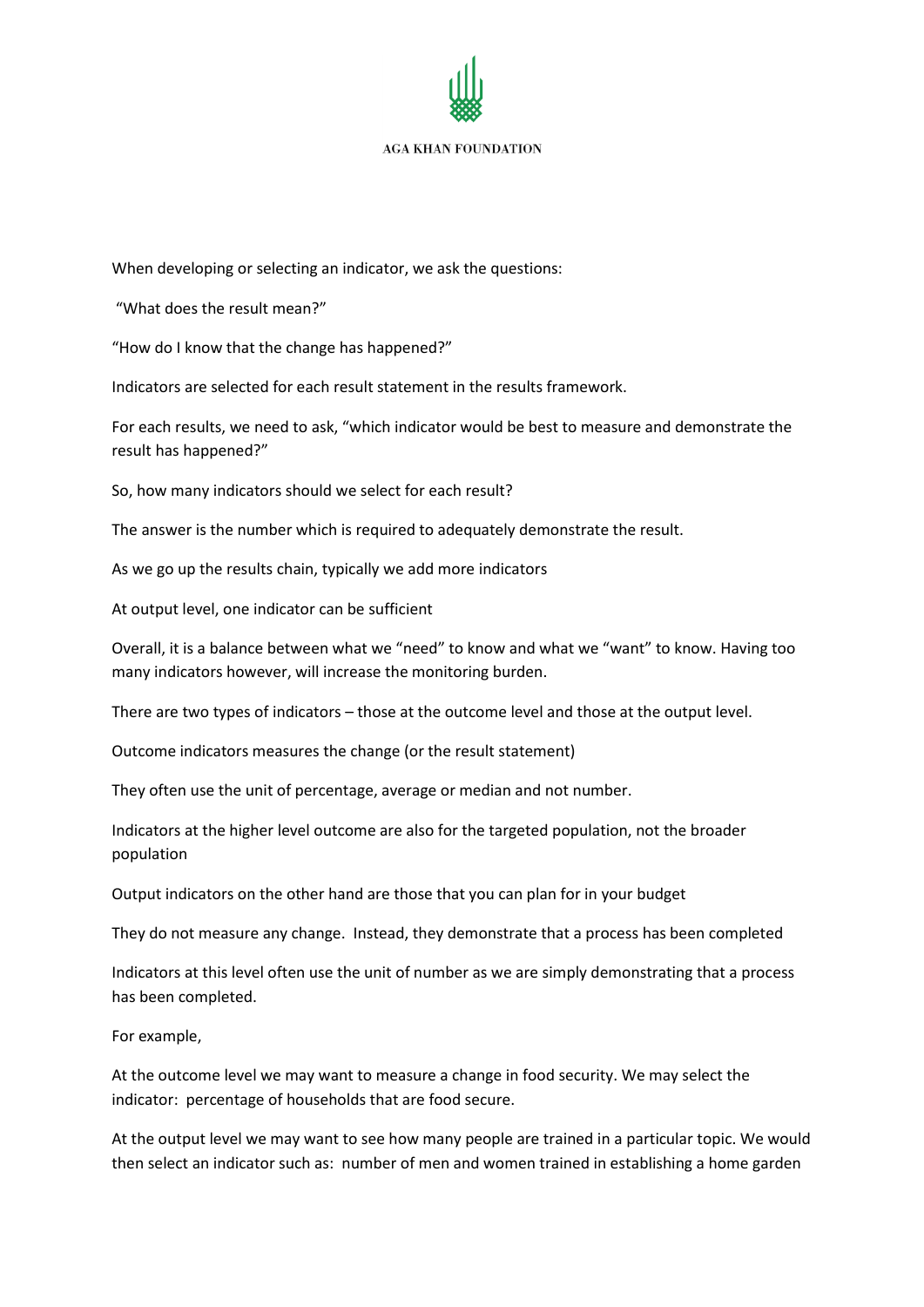Indicators can be either quantitative or qualitative.

Quantitative indicators measure quantity and are numerical. Examples of these could include:

- Number of
- Frequency of
- Percentage of
- Ratio of
- Median, Mean (or average), Mode

Qualitative indicators on the other hand measure perceptions, attitudes or judgments. Examples of these include:

- Perception of
- Existence of
- Type of
- Quality of
- Extent to which
- Level of
- Degree to which

We have come to the end of part one of developing and selecting performance indicators. In our next session we will continue with this topic and explore further how to develop or select a good indicator and criteria for selecting indicators.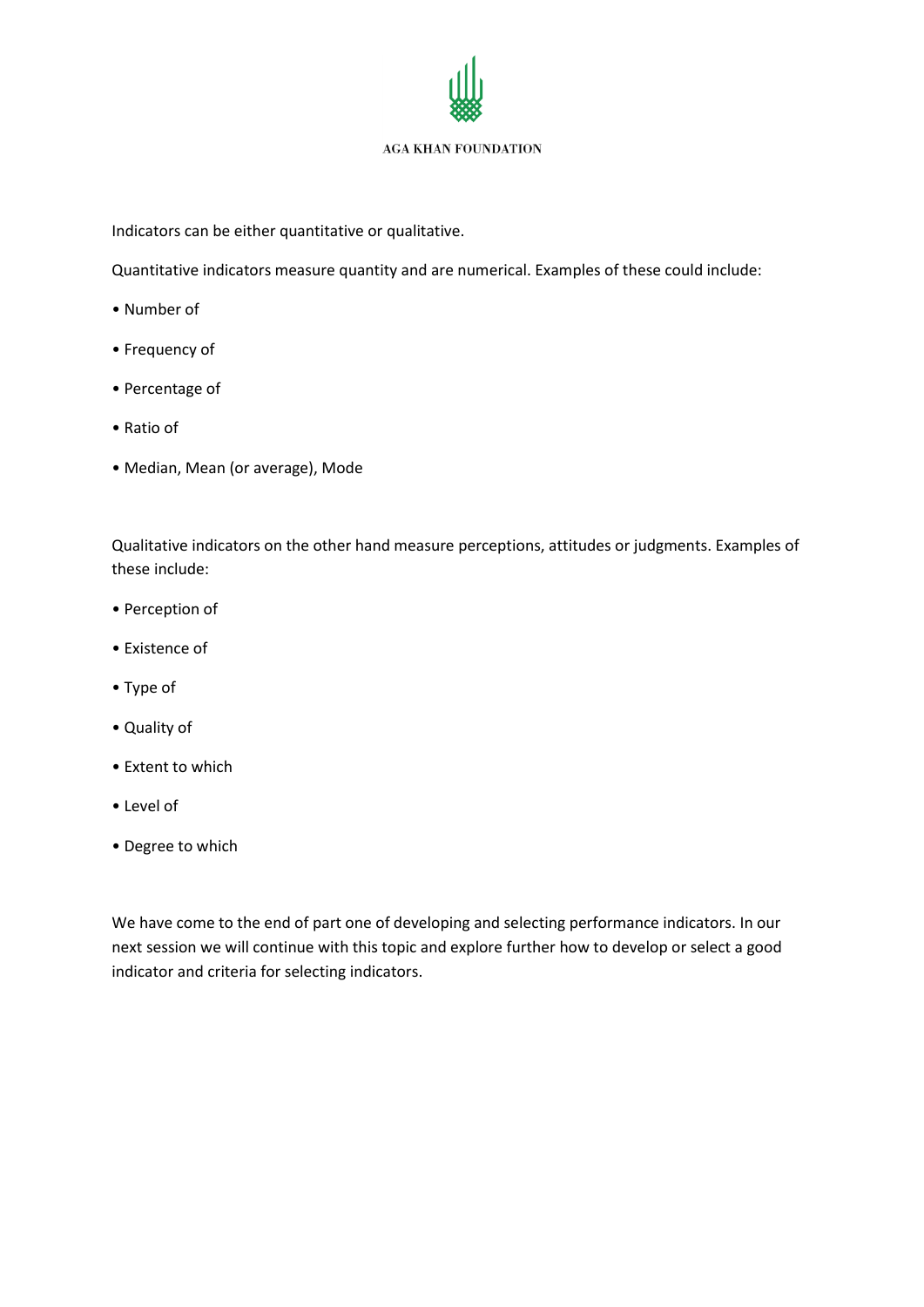

# **Session 2: Step Two: Developing and Selecting Performance Indicators (Part II)**

Welcome to part two of developing and selecting performance indicators.

In the previous session we talked about what is an indicator and types of indicators.

In this session we will continue to learn about what makes a good indicator, disaggregation of indicators and criteria for selection of indicators.

Let's begin.

A good indicator generally contains five components.

First, determine what you are measuring. In our example, we want to measure school enrolment

Second, add a unit. For example, number of students enrolled

Third, add quality, specifics and the universe. For example, # of students enrolled in primary school

Fourth, add a time frame such as # of students enrolled in primary school each semester. The time frame is dependent on the sector so at times it is optional to include.

Finally, add your disaggregation. In our example we add disaggregation by sex and district

This process would apply also for qualitative indicators. The key is to be specific and to include all relevant information

When developing or selecting indicators there are other things to keep in mind.

As we mentioned, indicators should be disaggregated. This means that the indicator can capture different sensitivities such as sex, age group, economic class, geography and others which may be appropriate to your programme.

Examples of disaggregation can include:

• Disaggregation by sex and age group for an indicator capturing how many youth were trained on HIV/AIDS prevention

• Disaggregation by household type and geographic area for an indicator measuring households with sufficient food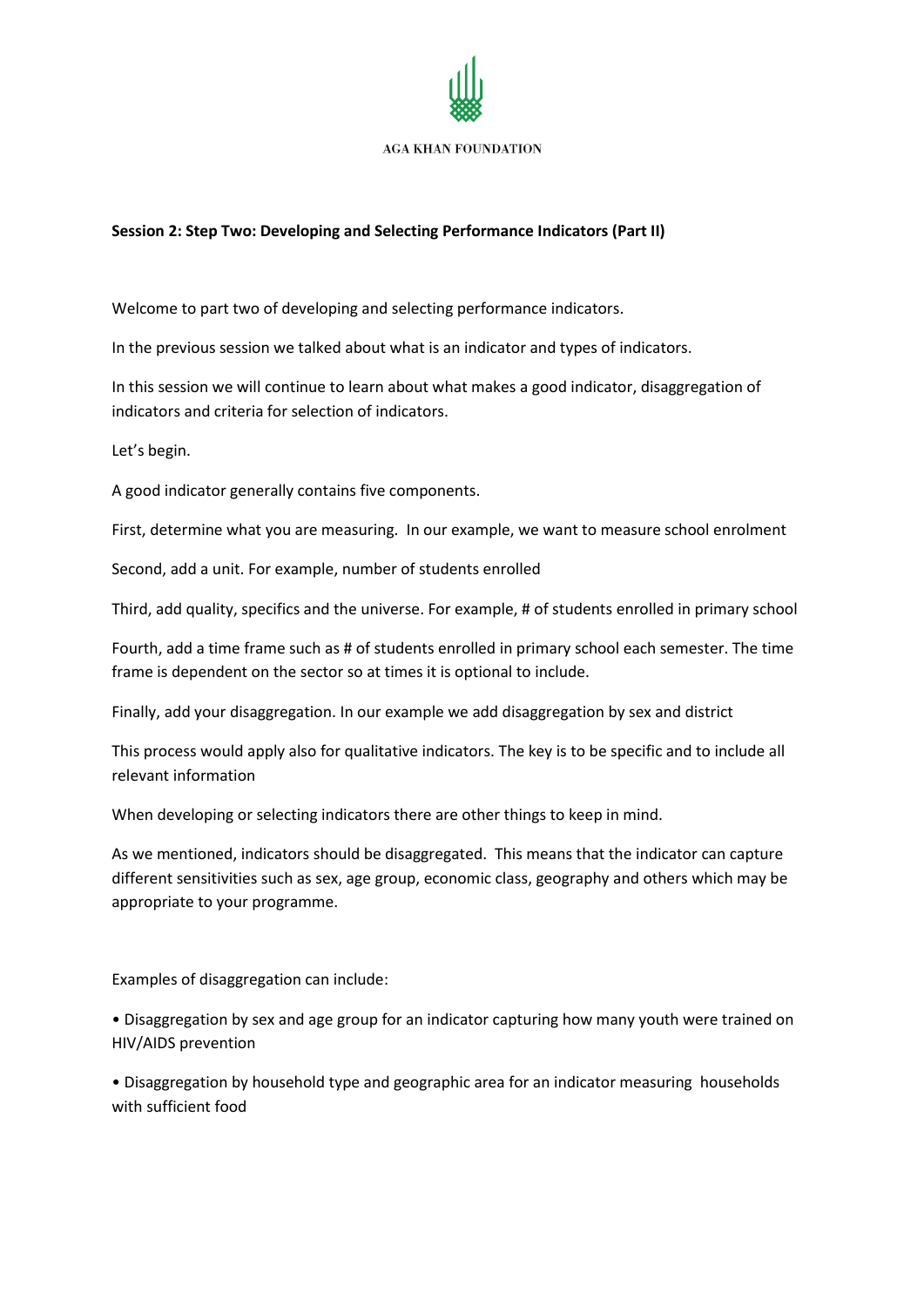Where indicators are used to count people, they must always be sex-disaggregated to demonstrate that both men/boys and women/girls are benefitting equally

Finally, when we select or develop indicators, there are also key criteria we need to follow:

• Validity. Is the indicator valid? Does the indicator measure the result?

• Reliable. Is the indicator a consistent measure over time? Can we use the indicator to measure trends over time? And is the indicator sensitive to change over time?

- Simplicity. Will the data be easy to collect?
- Utility. Will the indicator be able to generate useful information for decision-making and learning?
- Affordability. Can the programme afford to collect the data with the resources it has? Is the data collected worth the effort and expense?

In summary,

- 1. Indicators are 'signals' to measure expected results at each level of the results chain
- 2. Indicators should be stated neutrally
- 3. Indicators at higher and lower outcome levels measure developmental change, whereas
- 4. indicators at output level demonstrate a completed process
- 5. Indicators at the higher level outcome are for the targeted population, not the broader population
- 6. Indicators at the outcome levels should use the unit of percentage and not number
- 7. Indicators should be disaggregated, where relevant
- 8. Where indicators are used to count people, they should always be sex-disaggregated

9. Don't add too many indicators unnecessarily. Follow the criteria when choosing or developing your indicators

Congratulations. You have completed Module 2 on developing and selecting performance indicators.

Click on the quiz for this session to test your knowledge on the concepts we have reviewed.

For further information and additional resources on indicators, click on on the resources section for this session.